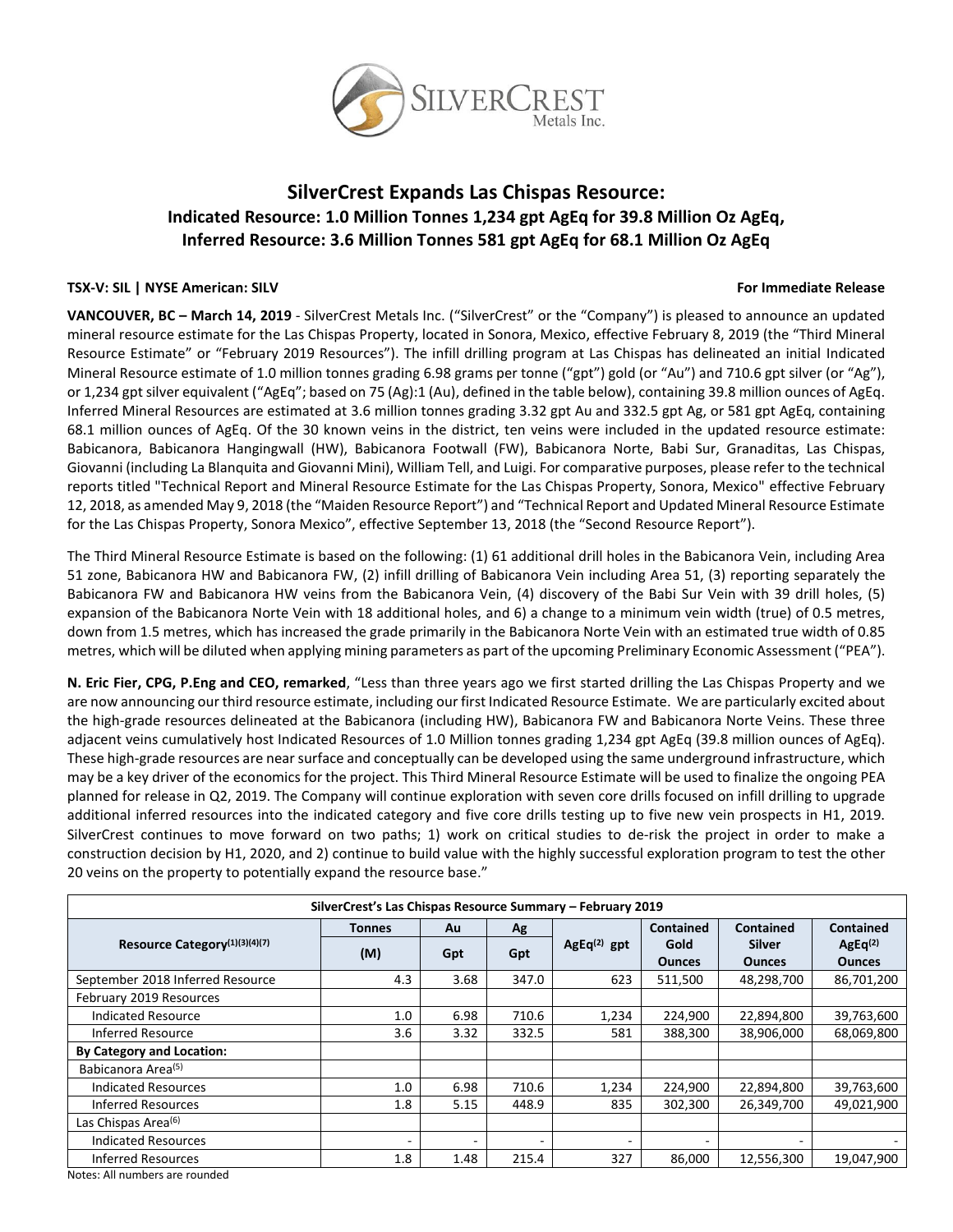- <sup>(1)</sup> Conforms to NI 43-101, Companion Policy 43-101CP, and the Canadian Institution of Mining, Metallurgy and Petroleum ("CIM") Definition Standards on Mineral Resources and Mineral Reserves. Inferred Resources have been estimated from geological evidence and limited sampling and must be treated with a lower level of confidence than Measured and Indicated Resources.
- $^{(2)}$  AgEq based on 75 (Ag):1 (Au), calculated using long-term silver and gold prices of U.S.\$17 per ounce silver and U.S.\$1,225 per ounce gold with average metallurgical recoveries of 90% silver and 95% gold.
- $(3)$  Bulk density has been applied to all materials as 2.55 tonnes per cubic metres.
- <sup>(4)</sup> Vein resource is reported using a 150 gpt AgEq cut-off grade and minimum 0.5 m true width, Babicanora Norte, Babicanora Sur, Babicanora FW and Babicanora HW veins have been modelled to a minimum undiluted thickness of 0.5 m, Babicanora Main has been modelled to a minimum undiluted thickness of 1.5m, and surface stockpile (historic dumps) resource is reported using a 100 gpt AgEq cut-off.
- <sup>(5)</sup> Babicanora Area includes the Babicanora, Babicanora Footwall, Babicanora Hangingwall, Babicanora Norte, Babi Sur and Granaditas veins.
- <sup>(6)</sup> Las Chispas Area includes the Las Chispas, Giovanni (including La Blanquita), William Tell, Luigi, Giovanni Mini Veins and Historical Dumps. Inferred Resources for the Las Chispas Area remains unchanged from September 2018.
- $(7)$  There are no known legal, political, environmental, or other risks that could materially affect the potential development of the mineral resources.

| Babicanora Area Veins, Las Chispas Resource Summary - February 2019 |               |                          |                          |               |                  |                  |                     |
|---------------------------------------------------------------------|---------------|--------------------------|--------------------------|---------------|------------------|------------------|---------------------|
| Resource Category <sup>(1)(3)(4)</sup>                              | <b>Tonnes</b> | Au                       | Ag                       | $AgEq(2)$ gpt | <b>Contained</b> | <b>Contained</b> | <b>Contained</b>    |
|                                                                     |               | Gpt                      | gpt                      |               | Gold             | <b>Silver</b>    | AgEq <sup>(2)</sup> |
|                                                                     |               |                          |                          |               | <b>Ounces</b>    | <b>Ounces</b>    | <b>Ounces</b>       |
| <b>By Vein and Category:</b>                                        |               |                          |                          |               |                  |                  |                     |
| <b>Babicanora</b>                                                   |               |                          |                          |               |                  |                  |                     |
| <b>Indicated Resources</b>                                          | 646,800       | 6.57                     | 682.8                    | 1,175         | 136,500          | 14,198,000       | 24,438,600          |
| <b>Inferred Resources</b>                                           | 670,300       | 4.56                     | 500.0                    | 842           | 98,300           | 10,775,800       | 18,145,100          |
| (includes) Shoot 51(5) Indicated                                    | 280,100       | 10.09                    | 1,059.8                  | 1,816         | 90,900           | 9,543,200        | 16,360,700          |
| (includes) Shoot 51 <sup>(5)</sup> Inferred                         | 92,000        | 8.54                     | 983.8                    | 1,625         | 25,300           | 2,912,100        | 4,809,600           |
| <b>Babicanora Norte</b>                                             |               |                          |                          |               |                  |                  |                     |
| <b>Indicated Resources</b>                                          | 130,500       | 11.57                    | 1,180.0                  | 2,047         | 48,500           | 4,950,900        | 8,590,300           |
| <b>Inferred Resources</b>                                           | 277,700       | 8.21                     | 779.6                    | 1,395         | 73,300           | 6,960,000        | 12,458,000          |
| <b>Babicanora FW</b>                                                |               |                          |                          |               |                  |                  |                     |
| <b>Indicated Resources</b>                                          | 157,000       | 7.49                     | 675.5                    | 1,237         | 37,800           | 3,411,200        | 6,248,500           |
| <b>Inferred Resources</b>                                           | 207,400       | 7.62                     | 465.4                    | 1,037         | 50,800           | 3,103,800        | 6,913,400           |
| Babicanora HW                                                       |               |                          |                          |               |                  |                  |                     |
| <b>Indicated Resources</b>                                          | 67,800        | 0.93                     | 153.5                    | 223           | 2,000            | 334,800          | 486,200             |
| <b>Inferred Resources</b>                                           | 31,500        | 0.80                     | 145.3                    | 205           | 800              | 147,100          | 207,500             |
| Babicanora Sur                                                      |               |                          |                          |               |                  |                  |                     |
| <b>Indicated Resources</b>                                          |               | $\overline{\phantom{a}}$ | ÷.                       |               |                  |                  |                     |
| <b>Inferred Resources</b>                                           | 543,900       | 4.10                     | 268.1                    | 575           | 71,600           | 4,687,800        | 10,058,700          |
| Granaditas                                                          |               |                          |                          |               |                  |                  |                     |
| <b>Indicated Resources</b>                                          |               | $\overline{\phantom{a}}$ | $\overline{\phantom{a}}$ |               | ٠                |                  |                     |
| <b>Inferred Resources</b>                                           | 95,100        | 2.46                     | 220.9                    | 405           | 7,500            | 675,100          | 1,239,200           |

Notes: All numbers are rounded

<sup>(1)</sup> Conforms to NI 43-101, Companion Policy 43-101CP, and the Canadian Institution of Mining, Metallurgy and Petroleum ("CIM") Definition Standards on Mineral Resources and Mineral Reserves. Inferred Resources have been estimated from geological evidence and limited sampling and must be treated with a lower level of confidence than Measured and Indicated Resources.

 $^{(2)}$  AgEq based on 75 (Ag):1 (Au), calculated using long-term silver and gold prices of U.S.\$17 per ounce silver and U.S.\$1,225 per ounce gold with average metallurgical recoveries of 90% silver and 95% gold.

- $(3)$  Bulk density has been applied to all materials as 2.55 tonnes per cubic metres.
- $(4)$  Vein resource is reported using a 150 gpt AgEq cut-off grade and minimum 0.5 m true width, and Babicanora Norte, Babicanora Sur, Babicanora FW and Babicanora HW veins have been modelled to a minimum undiluted thickness of 0.5m, Babicanora Main has been modelled to a minimum undiluted thickness of 1.5m.
- (5) Shoot 51 (zone) is located within the Babicanora Vein.
- <sup>(6)</sup> There are no known legal, political, environmental, or other risks that could materially affect the potential development of the mineral resources.

Please refer to "Technical Report and Updated Mineral Resource Estimate for the Las Chispas Property, Sonora Mexico", effective September 13, 2018, for detailed information on the Las Chispas Area veins.

The mineral resource estimate is based on the Company's phase I, II, and III exploration programs from March 2016 to February 8, 2019 and is classified as an Indicated and Inferred Mineral Resource. The effective date for the Third Mineral Resource Estimate is February 8, 2019. Depending on the vein, drill sections were spaced 25 to 75 metres along strike, with intercepts on each section at 25 to 50 metres apart down dip. The most significant component of the data, collected and validated by SilverCrest between September 14, 2018 and February 8, 2019, are results from an additional 136 drill holes (35,035 metres). Since the startup of the Phase I exploration program in March 2016, a total of 440 drill holes (117,198 metres), 8,984 (7,212 metres) underground channel samples, and 2,895 dump samples have been completed and analyzed, which comprise the database up to February 8, 2019. A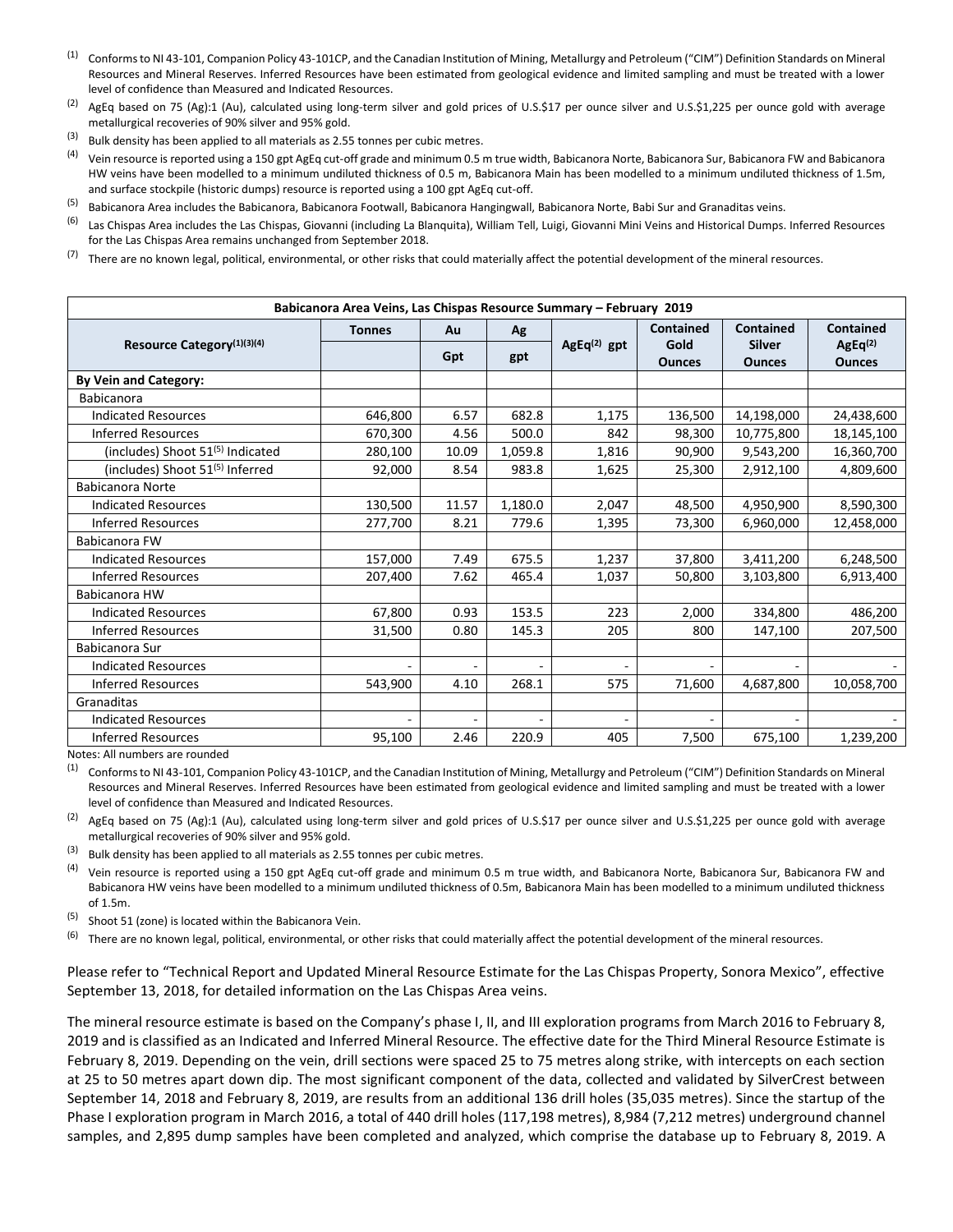majority of the resource is in unmined areas with only the Las Chispas and William Tell veins being partially mined out and voids (stopes) being accounted for in the resource estimation. This release uses the previously announced resource estimation for the Las Chispas Area veins as noted in the table above. Details of the drill assays, surface and underground sampling results can be found in various press releases from March 2, 2016 to February 25, 2019, and available on the Company's website. The resource remains open in several directions depending on which vein is considered. A Technical Report prepared in accordance with National Instrument 43-101 – Standards of Disclosure for Mineral Projects ("NI 43-101") will be filed on SEDAR at [www.sedar.com](http://www.sedar.com/) within 45 days.

The Third Mineral Resource Estimate is based on the following key assumptions. A specific gravity of 2.55 was used based on test work. Veins were modelled to capture mineralization grade of 150 gpt AgEq or greater. For the veins in the Babicanora Area (78% of the updated resource ounces), a minimum of 0.5 metres true width from drill hole intercepts was used to create vein shapes for modeling. For the Las Chispas Area, the true widths are variable (1 to 5 metres) for creating vein shapes for modeling as presented and estimated in the September 2018 updated resource. Grade capping (top cut) of silver and gold grades are at 96.78 to 99.6 percentile depending on the vein and mineral domain. Specifically, Area 51, as part of the Babicanora Vein has a top cut at the 98 percentile with a cap of 9,740 gpt for silver and a cap of 102.2 gpt for gold. Raw data was composited to 0.5 metres for all veins. A 2 metre by 2 metre by 2 metre block size was used for interpolation based on geological constraints and potential future mining method. Resource volumes have been constrained by the vein models. Variography, ordinary kriging and inverse distance squared (ID2) were used to create both silver and gold block models. Block models were classified into Inferred and Indicated Resources according to appropriate criteria based on geologic constraints, sample sets, and search radii.

The Third Mineral Resource Estimate is focused on an estimated 8.0 kilometres of approximately 20 known kilometres of cumulative vein strike length in the district. As planned, the Company will continue the Phase III drilling up to the end of 2019, which will focus on expansion and infill drill holes. Drilling priorities over the next nine months are: (1) continued infill drilling the Babicanora, Babicanora FW and Babicanora Norte Veins for resource re-categorization for upcoming preliminary feasibility study ("PFS"), (2) initiate definition drilling on the Unnamed and La Victoria veins in the Babicanora Area, (3) initiate definition drilling on the several new veins and veins to depth in the Las Chispas Area, and (4) initiate definition drilling for the Chiltepin veins northeast of the Las Chispas Area. The Company intends to provide another updated resource estimate, with resource re-categorization, and deliver a PFS in Q1, 2020. There is no certainty that Inferred Mineral Resources will be converted to the Measured and Indicated categories through further drilling.

# **Qualified Assurance Program and Quality Control Measures ("QA/QC")**

SilverCrest has implemented QA/QC protocols including the insertion of duplicate, blank and standard samples in all drill holes and underground sampling. The samples were submitted directly to the ALS Chemex in Hermosillo, Mexico, and North Vancouver, BC, Canada, for preparation and analysis. P. James F. Barr, P. Geo., Senior Geologist and independent Qualified Person, most recently visited the Las Chispas Property on October 16, 2018, and between February 10 and 11, 2019. Core was reviewed and independent verification samples were collected and will be reported in the Technical Report. Independent Qualified Person believes that all QA/QC work completed from February 2018 to February 2019 has been done to adequate standards.

## **Qualified Person**

The Mineral Resources for the Las Chispas Property disclosed in this news release have been estimated by P. James F. Barr, P. Geo., Senior Geologist and Team Lead – Geology for Tetra Tech, Inc. and independent of SilverCrest. Mr. Barr is a Qualified Person under NI 43-101. The Mineral Resources have been classified in accordance with CIM Definition Standards for Mineral Resources and Mineral Reserves, adopted by CIM council, as amended. Mr. Barr has read and approved the contents of this press release as it pertains to the disclosed mineral resource estimate.

## **ABOUT SILVERCREST METALS INC.**

SilverCrest is a Canadian precious metals exploration company headquartered in Vancouver, BC, that is focused on new discoveries, value-added acquisitions, and targeting production in Mexico's historic precious metal districts. The Company's current focus is on the high-grade, historic Las Chispas mining district in Sonora, Mexico. SilverCrest is the first company to successfully drill-test the historic Las Chispas Project resulting in numerous discoveries. The Company is led by a proven management team in all aspects of the precious metal mining sector, including taking projects through discovery, finance, on time and on budget construction, and production.

#### *FORWARD-LOOKING STATEMENTS*

*This news release contains "forward-looking statements" within the meaning of Canadian securities legislation. These include, without limitation,*  statements with respect to: the strategic plans, timing and expectations for the Company's exploration and drilling programs of the Las Chispas *Property, including construction of the Area 51 decline, metallurgical test, mineralization estimates and grades for drill intercepts, permitting for*  various work, and optimizing and updating the Company's resource model and preparing a PEA and a PFS; information with respect to high grade